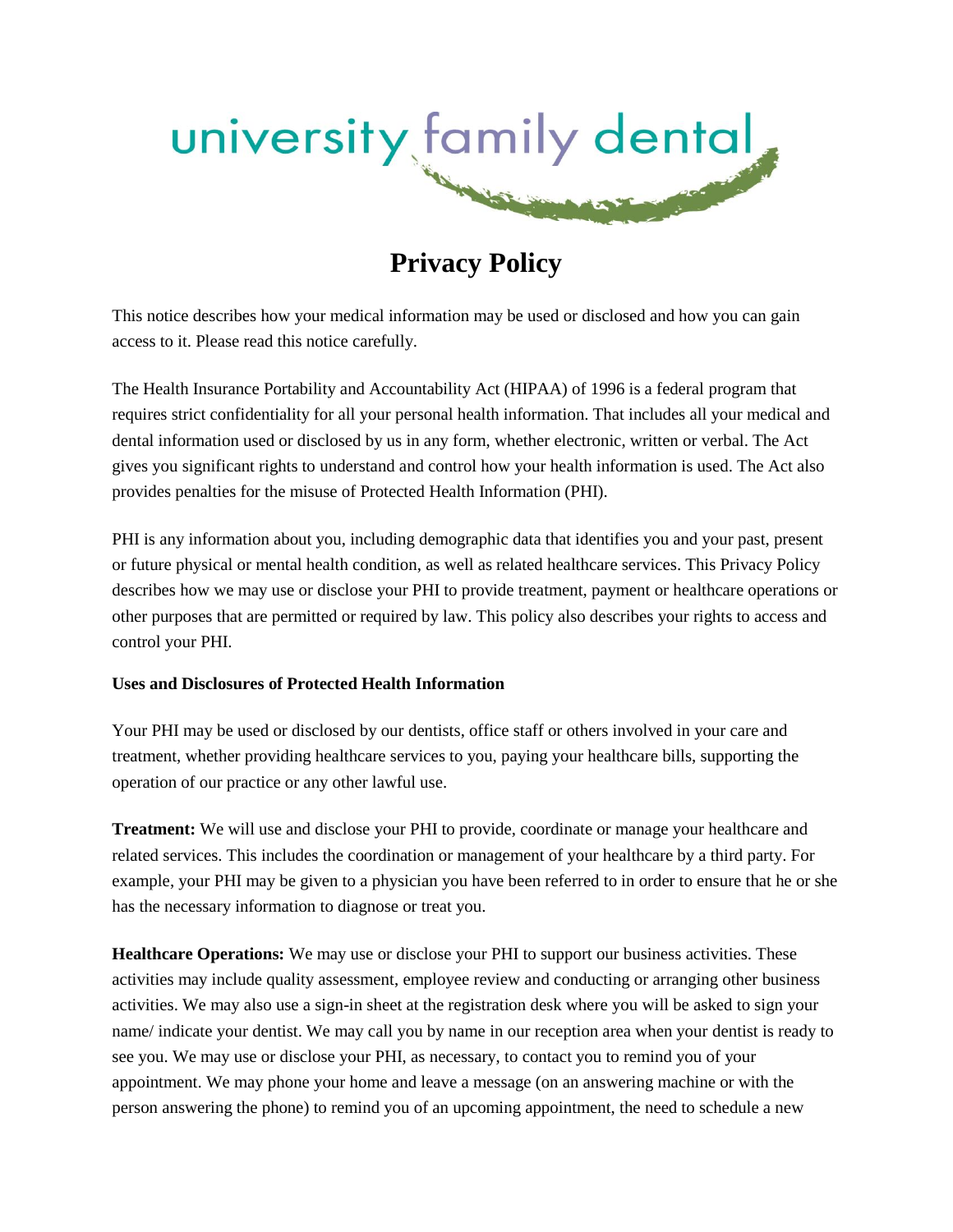appointment or to call our office. We may also mail a postcard reminder or letter to your home address. Please tell us if you prefer that we call or contact you at another phone number or location.

We may use or disclose your PHI under the following circumstances without your authorization. These include, as required by law:

- public health issues
- communicable diseases
- health oversight
- abuse or neglect
- Food and Drug Administration requirements
- legal proceedings
- law enforcement
- coroners, funeral directors and organ donation
- medical research
- criminal activity; prison inmates
- military activity and national security
- Workers' Compensation

**Required Uses and Disclosures:** The law requires us to disclose to you when we are investigated by the Secretary of the Department of Health and Human Services to determine our compliance with HIPAA. Other permitted and required uses and disclosures will be made only with your consent, authorization or opportunity to object unless required by law. You may revoke this authorization in writing at any time except to the extent that your dentist or the dentist's practice has taken action in reliance on the use or disclosure indicated in your authorization.

**Payment:** Your PHI will be used, as needed, to obtain payment for services. For example, obtaining further approval for dental services may require that your relevant PHI be disclosed to your health or dental insurance plan to obtain approval for a health-related procedure. An example of how this might be used in the dental office could include, sharing of necessary information for a sleep appliance or for an oral surgery to a medical insurance carrier, should we use cross coding.

### **Your Rights**

You have the right to inspect and copy your PHI. Under federal law, however, you may not inspect or copy the following records:

- psychotherapy notes
- information compiled in reasonable anticipation of, or use in civil, criminal or administrative actions or proceedings